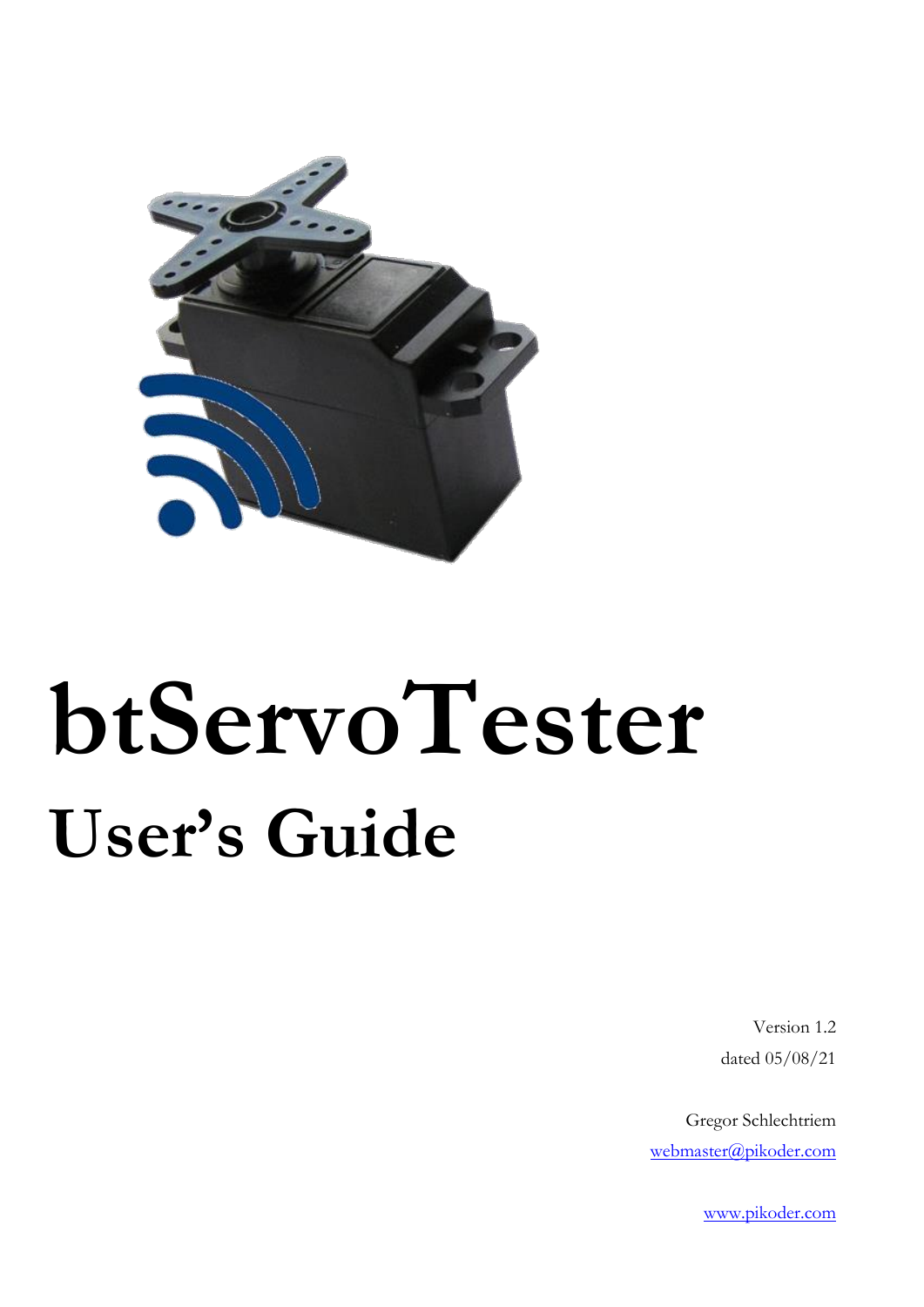## **Contents**

| <b>Overview</b>       |   |
|-----------------------|---|
| <b>Commissioning</b>  | 5 |
| <b>User Interface</b> |   |
|                       |   |
| <b>Settings</b>       | 9 |
|                       |   |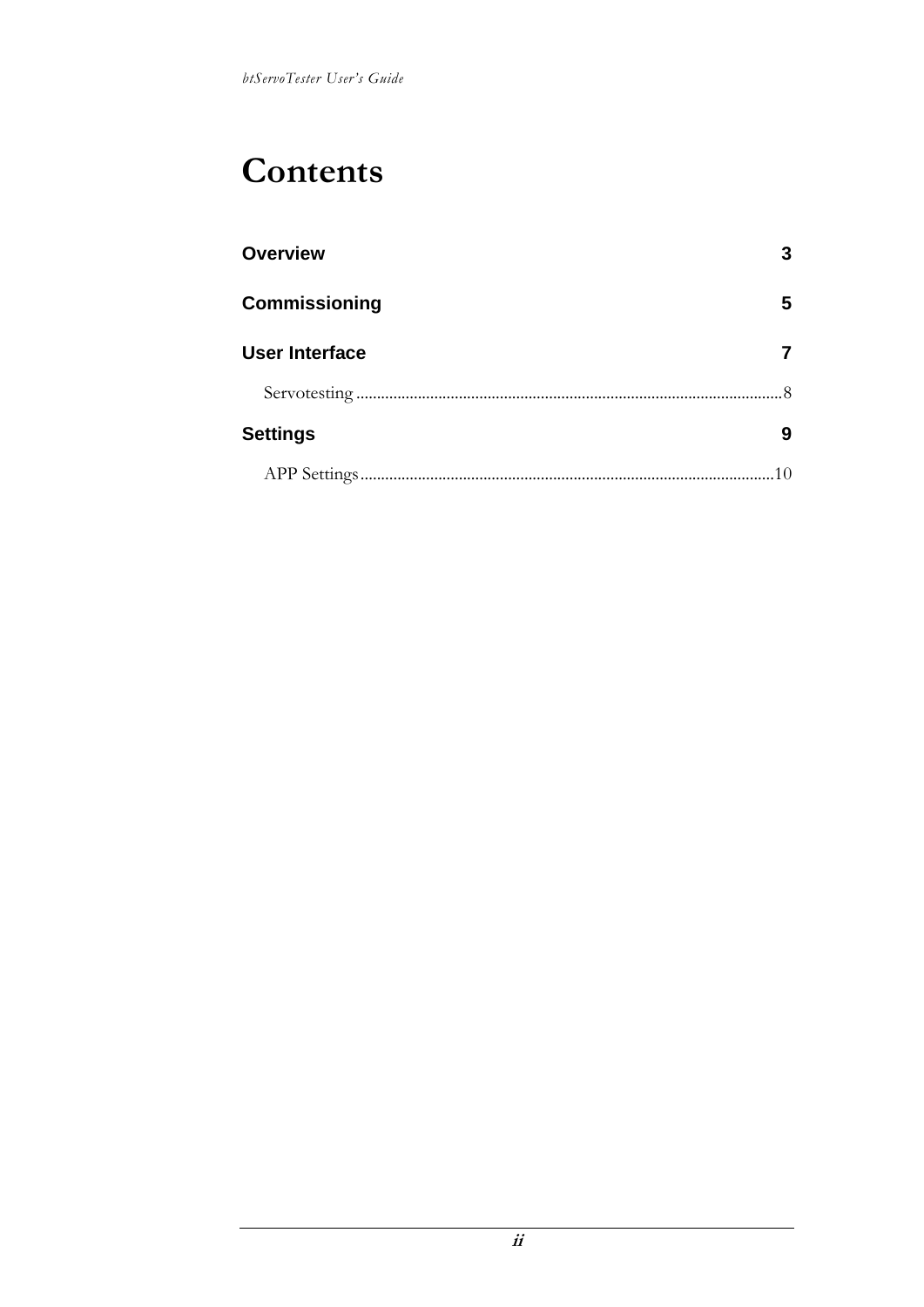### *Overview*

With the *btServoTester* app and a *PiKoder/SSC RX* bluetooth-receiver you can test a servo with your Android smart phone or tablet using an intuitive and very efficient user interface.

The core function of the app is build around the well known miniSSC protocol. Therefore the App can be used with a number of serial servo controllers besides the *PiKoder* family.

Commissioning the app requires two simple steps:

- Install the app through the Google Play Store and
- Pair your Android device with the bluetooth transceiver module following standard Android procedures

These initial steps are described in section 2; after commissioning the app you simply start the app like any other app on your device. Section 3 presents the user interface and section 4 illustrates the preferences and settings of the app.

The servo tester will output the servo pulses at channel 1of the PiKoder/SSC RX. Please refer to this PiKoder's User Manual to identify the correct pinning.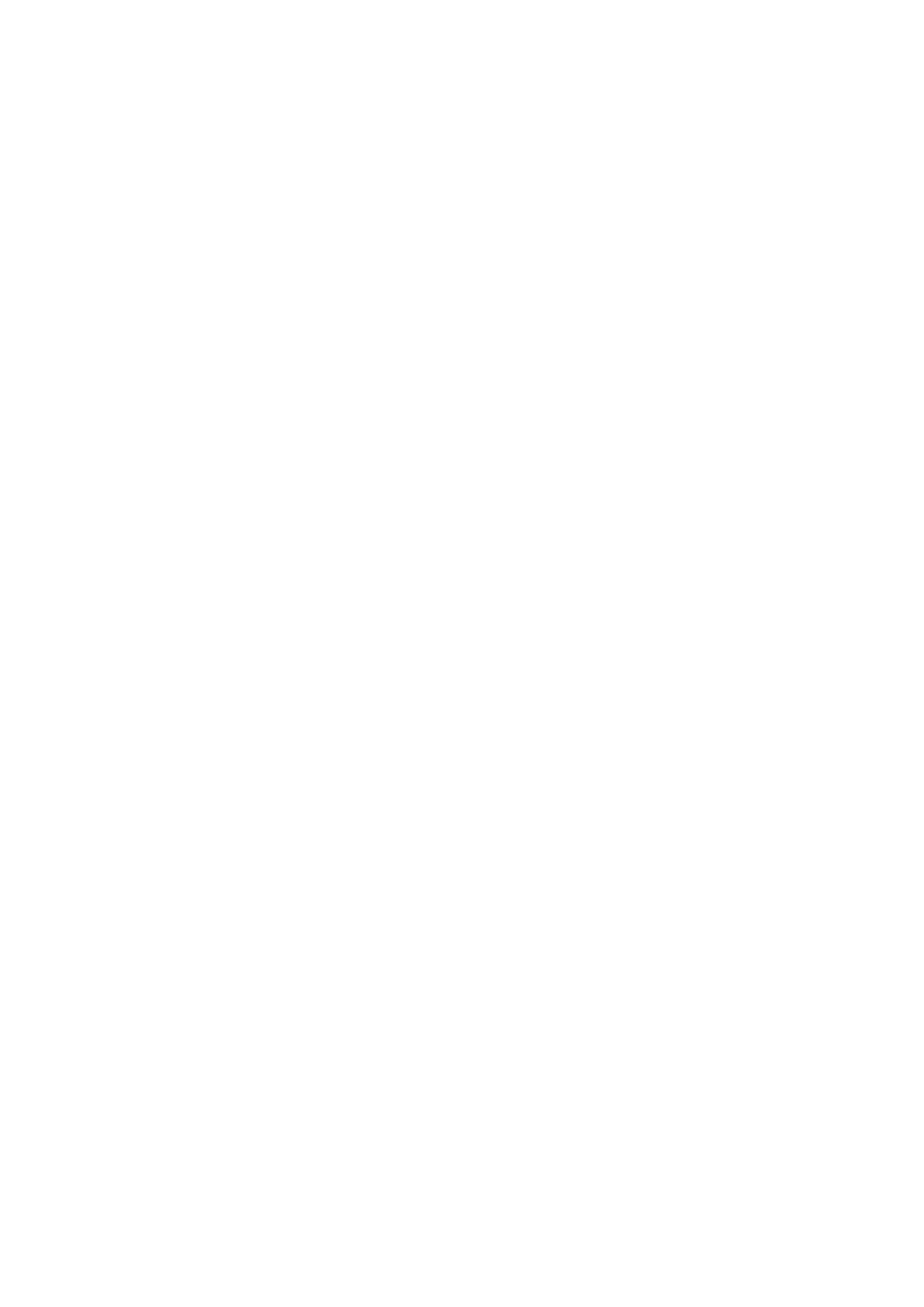### *Commissioning*

The btServoTester app is available free of charge in the Play Store; the installation is started after hitting the button and does not require any user interference. Please bear in mind though that you have to grant Bluetooth priveliges for the app.



The second and final step requires the pairing of your Android device with the receiver's bluetooth module (a standard HC-06 transceiver).

To do this, enter the Bluetooth menu inside Settings, then search for new devices. After a moment the device "HC06" will appear. Tap the HC06 in the list, and you will then be asked for the PIN - it is 1234. This completes the setup of app.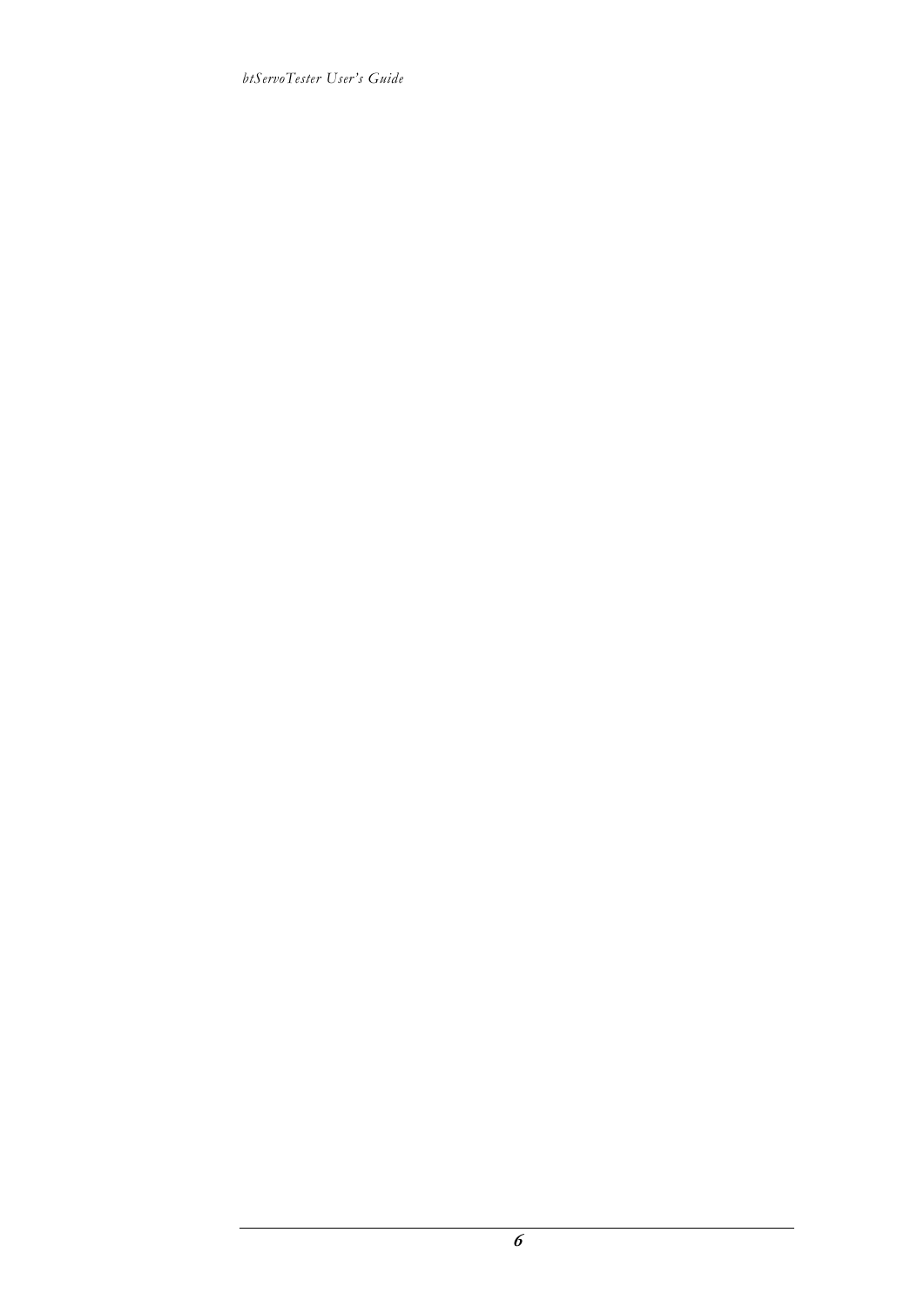### *User Interface*

After starting the app you will be seeing the main screen which allows you to set any specific preferences you may need to adjust. Please note that most of the screens are fixed to a portrait format to simplify operation.

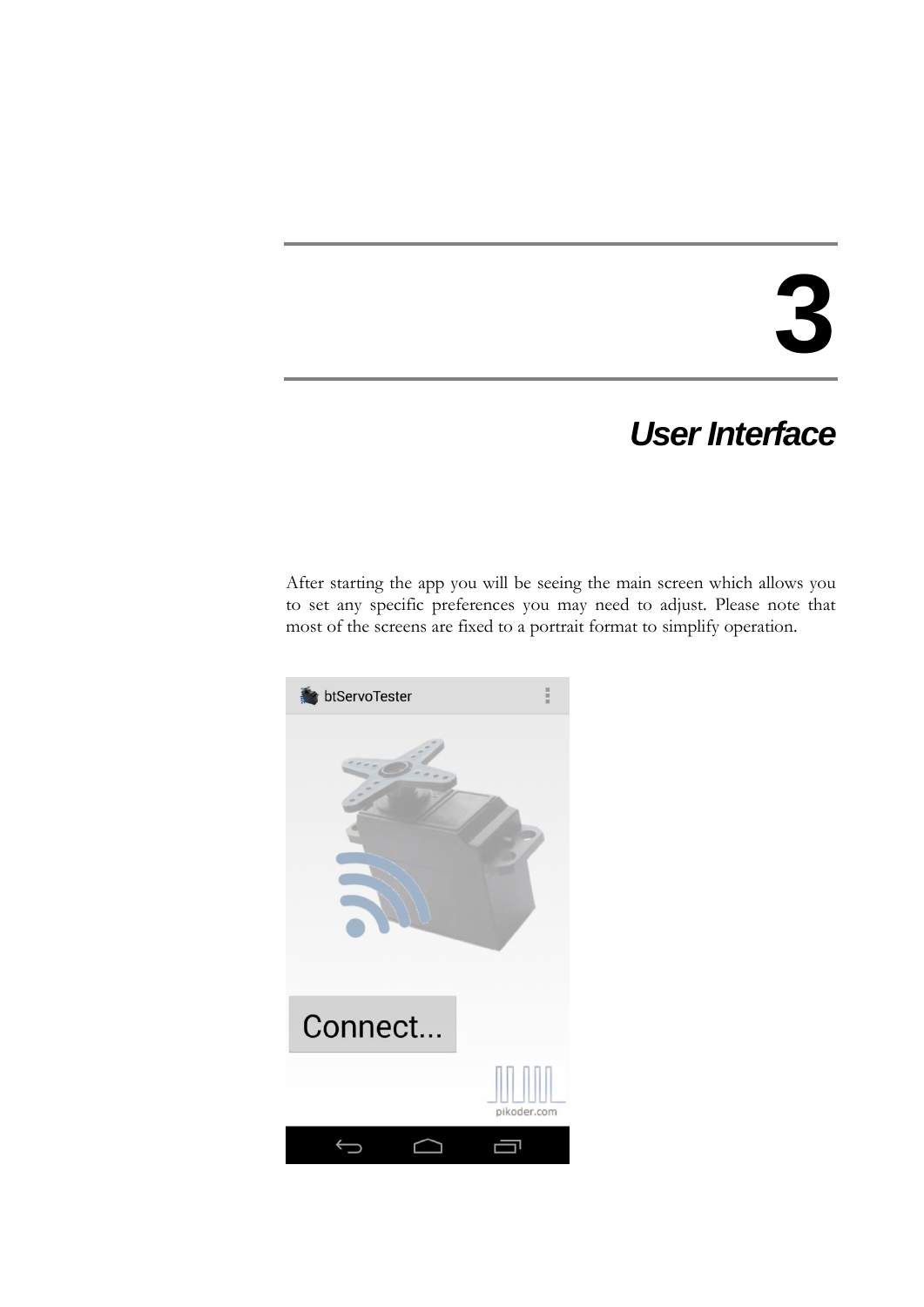To start operating your servo you would hit the "Connect…" Button. You would see a message indicating that building up the connection is in progress.

#### **Servotesting**

The screen would change to the following layout offering a slider to control the servo position. The pulse length  $-$  in this particular screen shot 1,500  $\mu$ s – will reflect the actual pulse length when you move the slider. Releasing the slider will automatically set the slider back to the middle or neutral position, which is 1,500  $\mu$ s per default.



You can always return to the initial screen by using the return button indicated with a red arrow in the image above.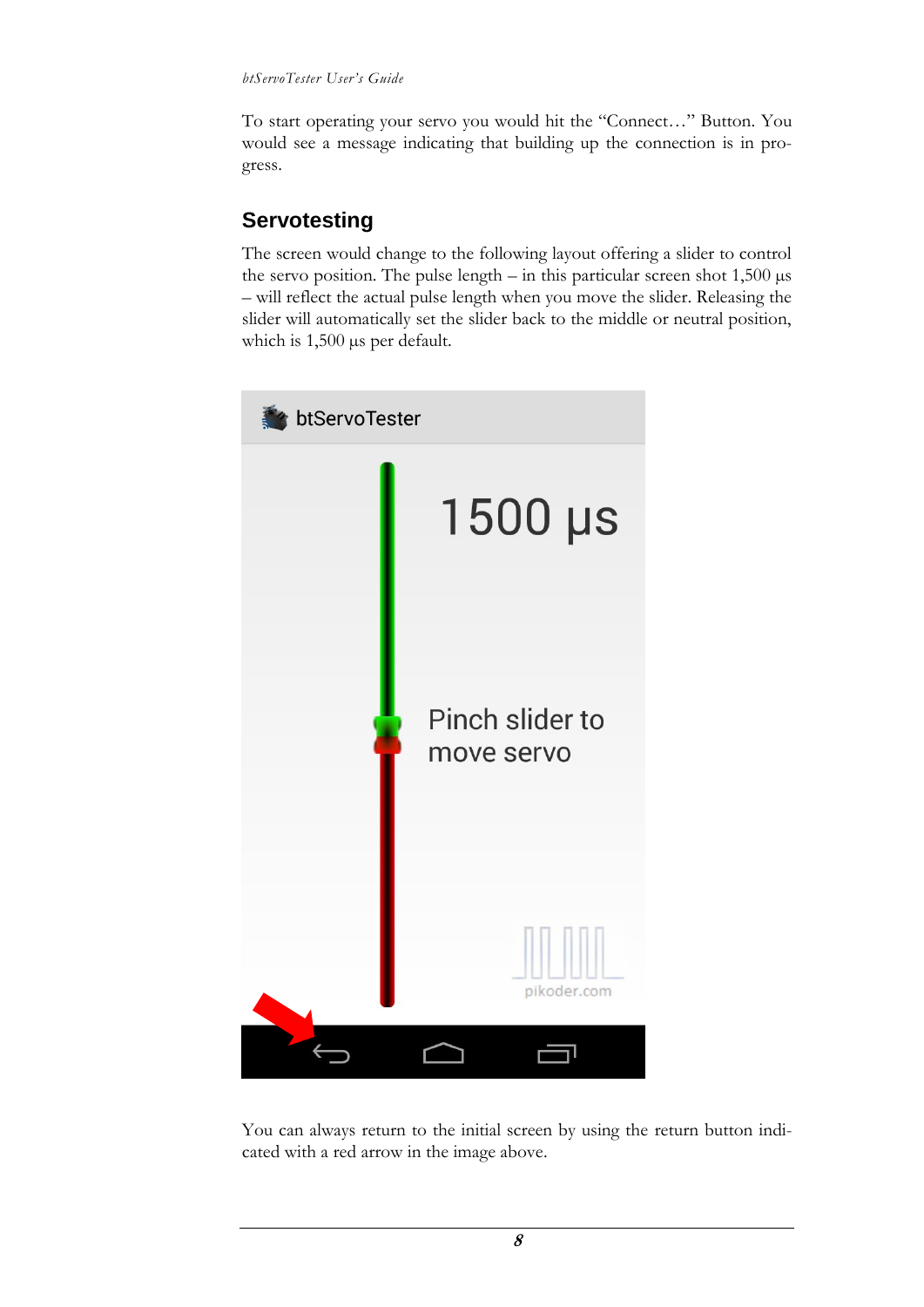## *Settings*

Your starting point for settings would also be the main screen (s. red arrow).

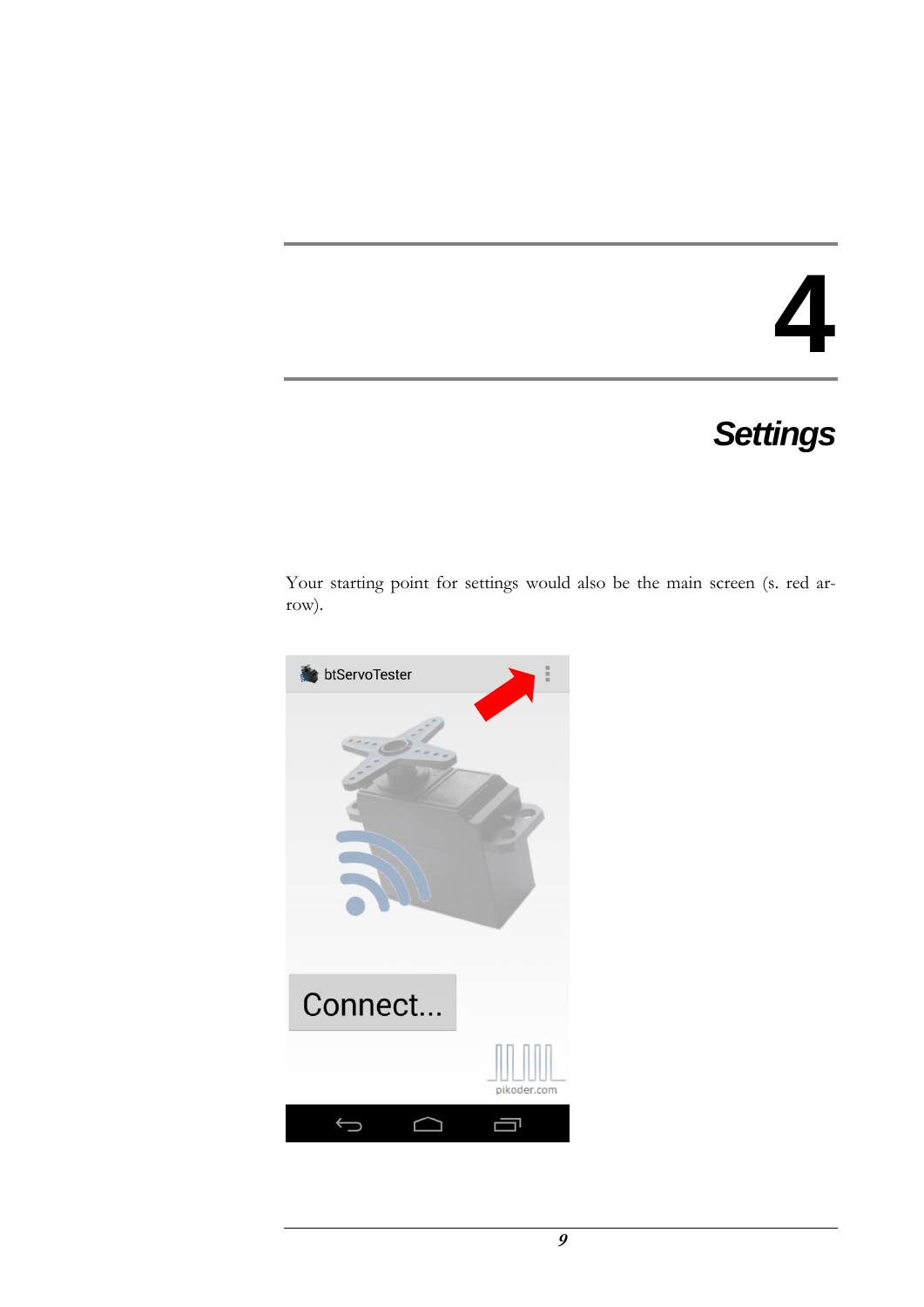After activating the preference menue you are presented another menue offering APP Settings and the general help link to the PiKoder web page.



#### **APP Settings**

In this section you would be able to review basic settings of the app. The most relevant settings cover the bluetooth receiver device name and the setting for channel neutral, min. and max pulse length.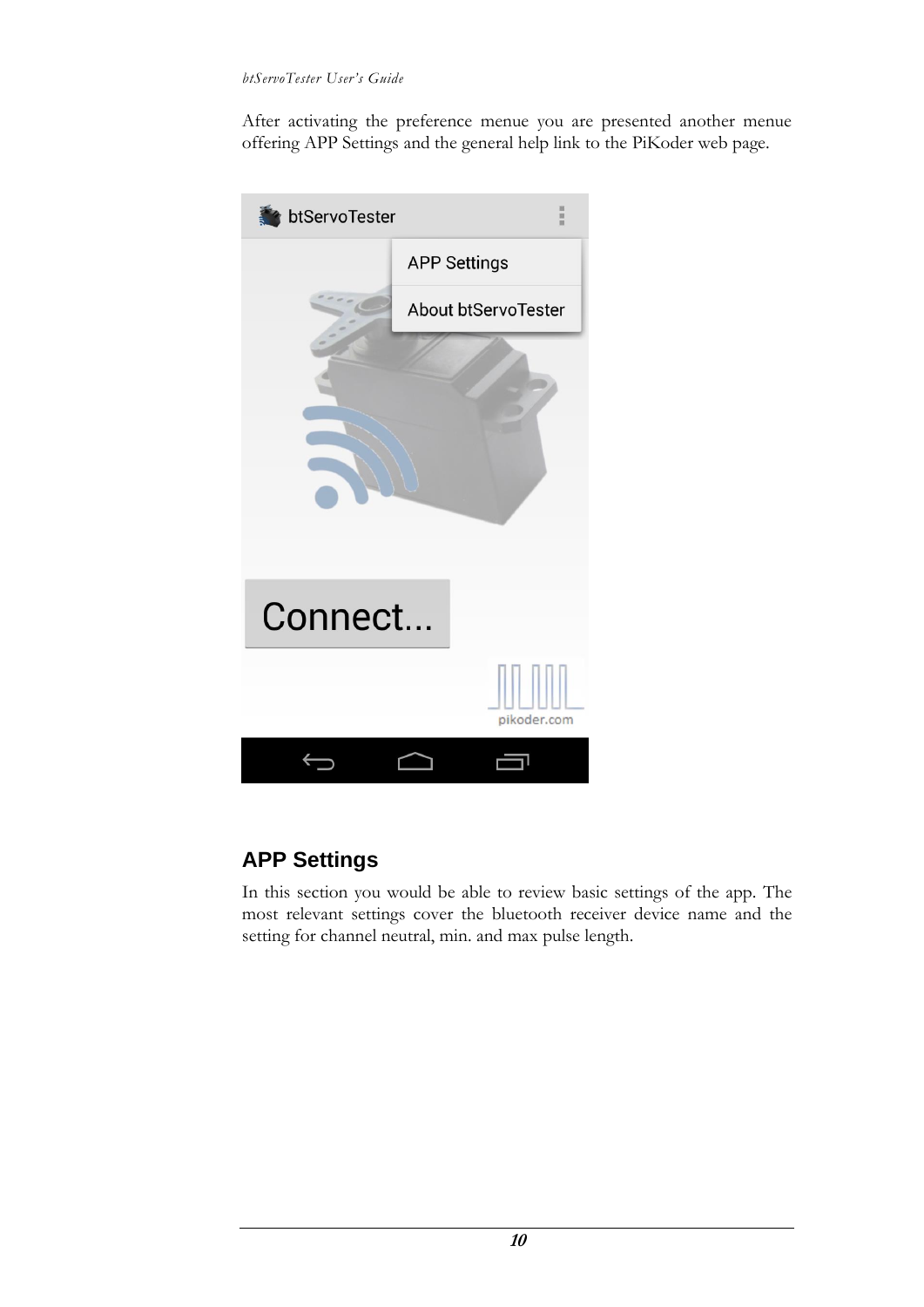

### btServoTester

| <b>COMMUNICATION SETTINGS</b>                         |  |
|-------------------------------------------------------|--|
| <b>BT Device Name</b><br><b>Bluetooth device name</b> |  |
| <b>SERVO RELATED SETTINGS</b>                         |  |
| <b>Minimal position</b><br>value in µs                |  |
| <b>Maximum position</b><br>value in us                |  |
| <b>Neutral position</b><br>value in µs                |  |
| <b>NEUTRALIZING SETTINGS</b>                          |  |
| <b>Neutralize Slider</b><br>uncheck to disable        |  |
|                                                       |  |
|                                                       |  |
|                                                       |  |
|                                                       |  |
| ◁                                                     |  |

The default device name would be "HC-06" reflecting the PiKoder/SSC RX standard configuration. If you are employing another device then you can adapt the device name by tapping the field. Please note that the device which you are using has to be paired with your Android device.

The servo related settings allow you to adapt to different servo types. The total slider range is stretches from min. to max value assuming that neutral would be exactly in the middle between max. and min.